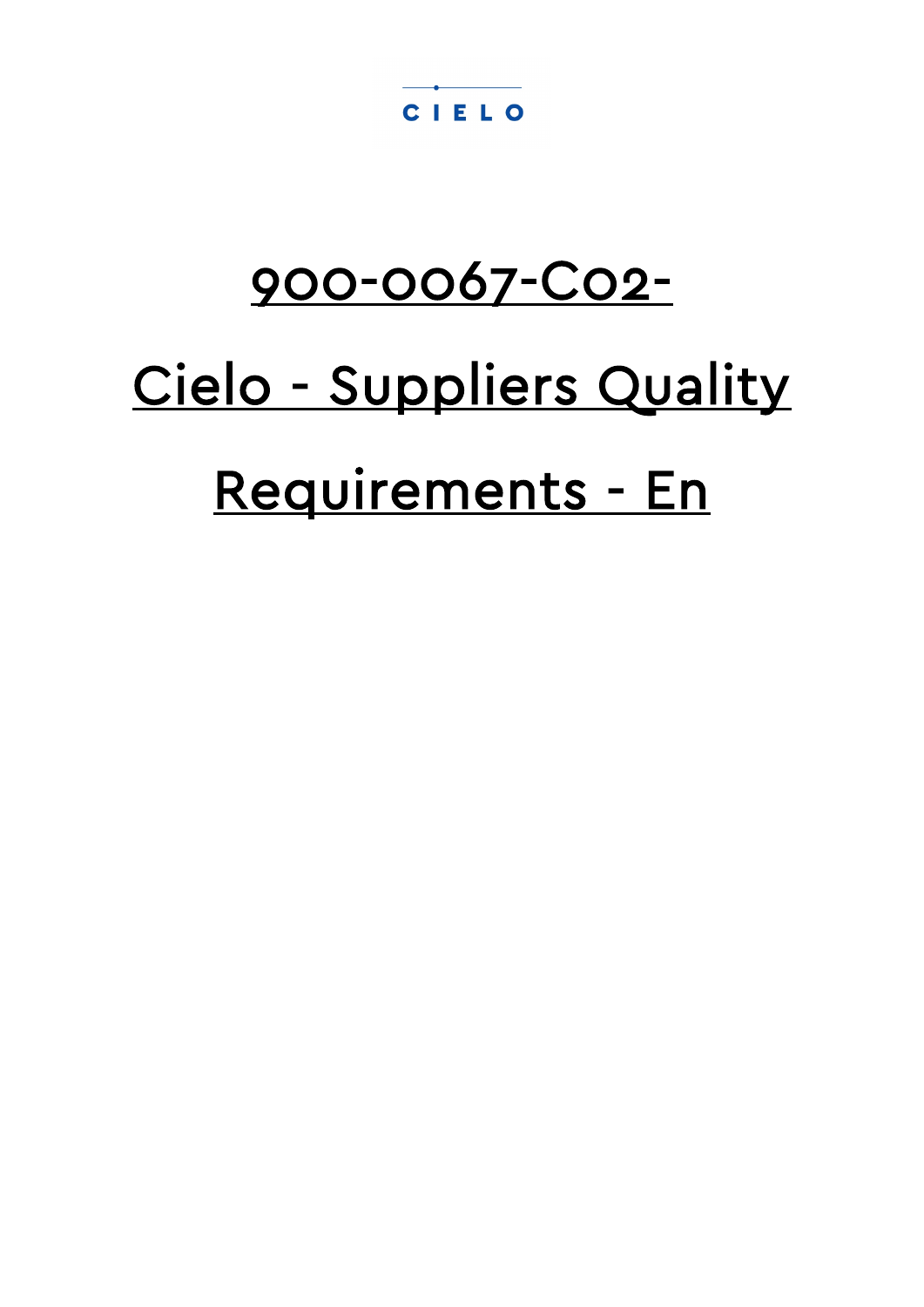| 3. Requirements from the quality assurance system  4 |
|------------------------------------------------------|
|                                                      |
|                                                      |
|                                                      |
| 7. Special processes in the electronic industry      |
|                                                      |
| 9. Control of measurement and test equipment 9       |
| 10. Preserving and Delivering a product 10           |
|                                                      |
|                                                      |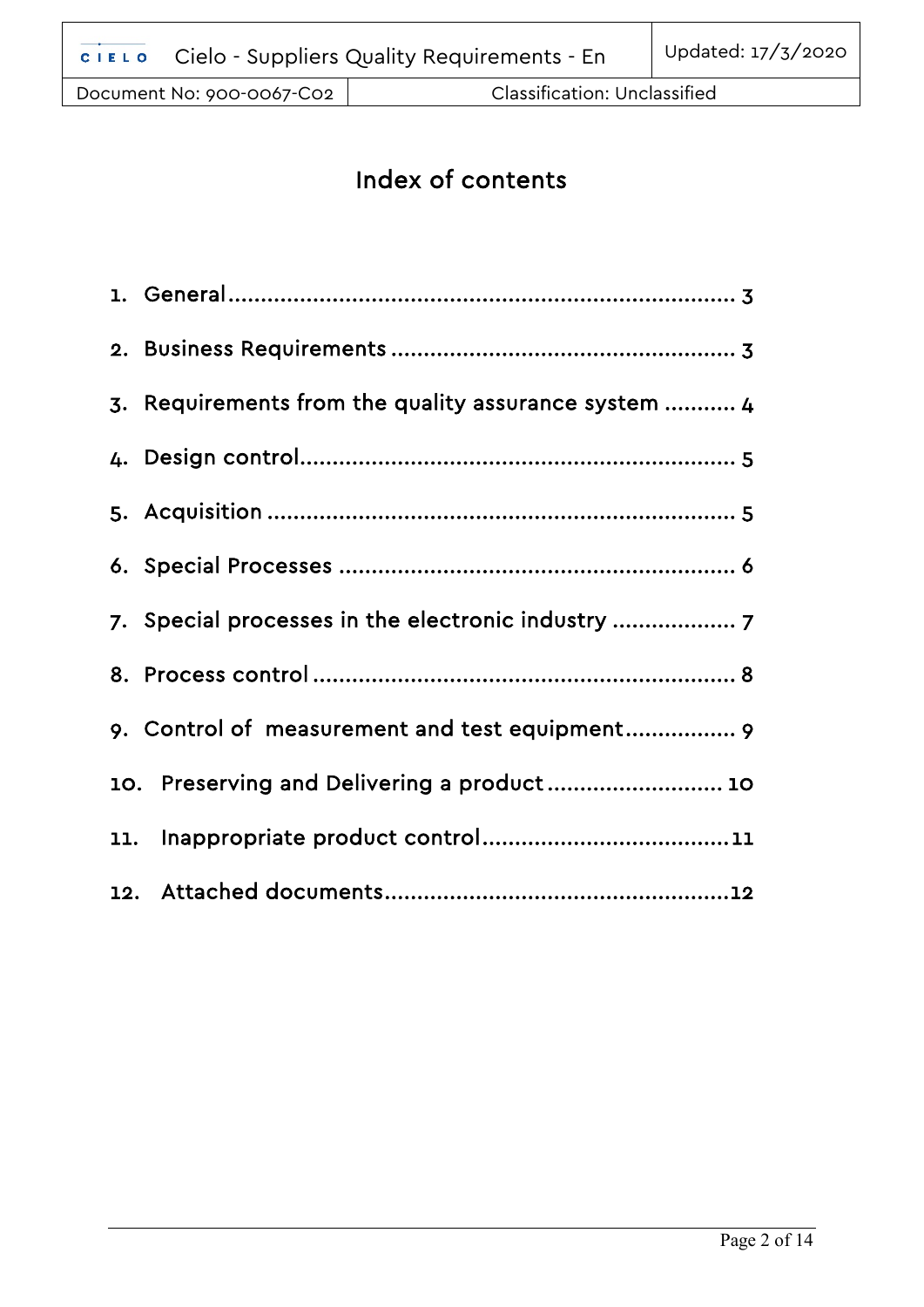#### <span id="page-2-0"></span>1. General

- 1.1. This document defines the practical quality Al Cielo Inertial Solution demands of its suppliers (Will be defined as "Al Cielo" as follows.)
- 1.2. Al Cielo's demands include standards, engineering information, and process specification the supplier must meet. The supplier is required to always use the latest version of the specifications or the standards regarding the date the order is due.
- 1.3. It is the responsibility of the supplier to comply a documented and specified review, to define supporting processes, to ensure and perform application. Specific exceptions demand an official approval from Al Cielo.
- 1.4. To customers and representatives of Al Cielo, the Government and Law enforcement have the right to have free access to the supplier's facilities or the facilities of his contractors, anywhere the manufacturing and testing processes are being performed for Al Cielo's order.

#### <span id="page-2-1"></span>2. Business Requirements

- 2.1. Al Cielo reserves their right to cancel an order that has not been approved in writing by the supplier.
- 2.2. Al Cielo reserves their right to delay supplies up to 30 days before the date has been approved by the supplier.
- 2.3. Al Cielo shall be entitled to demand Indemnification of damages in case of delay in supply in relation to the approved delivery date. Any supply from the supplier to Al Cielo will be backed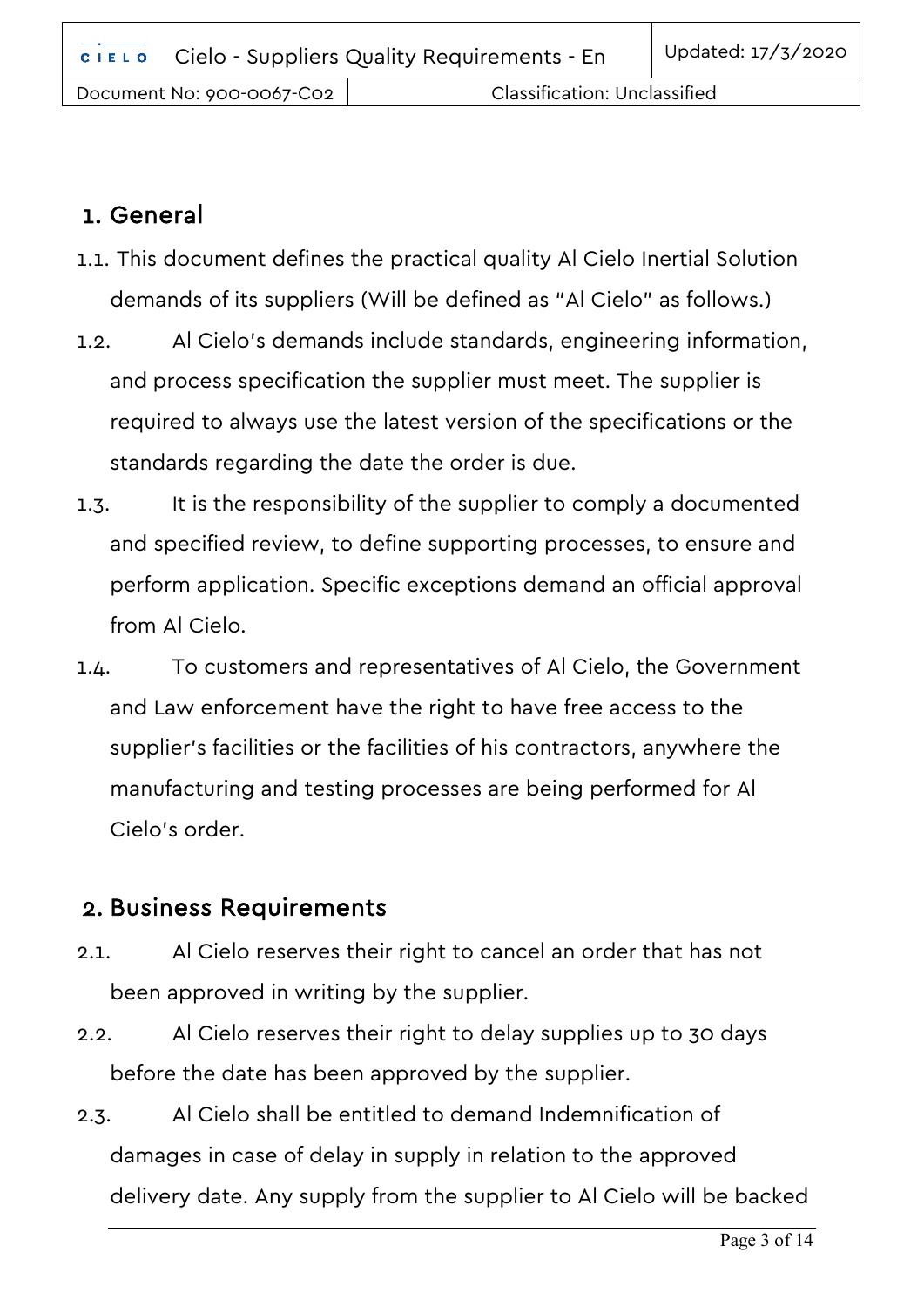by a comprehensive warranty for a period of no less than 12 months on all the supplied items.

- 2.4. All goods supplied are to be without any export limitations and/or end-use/end-user limitations.
- 2.5. For Israeli suppliers only: Orders stated in foreign currency will be paid per the exchange rate at date of invoice.
- 2.6. In any event in which the raw material supplied to the supplier/manufacturer by Al Cielo is wasted, if due to incompatible parts or any other event that is not in the responsibility of Al Cielo, the manufacturer shall bear the costs for the wasted material.
- 2.7. The specified conditions in section 2 above are general and in addition to any condition written on the order/specific agreement. In any way of contradiction between the conditions above to those written on the order/specific agreement, the conditions of the order/specified conditions will overcome the general conditions.

#### <span id="page-3-0"></span>3. Requirements from the quality assurance system

- 3.1. The supplier will manage the quality assurance system according to the AS 9100 standard or ISO9001, the supplier will immediately inform any change in his commission to AS9100 and/or ISO 9001.
- 3.2. The supplier is required to save and store the documents for a period of seven years from the termination of the contract. By requirement, the supplier will hand a copy from every document related to an order between the supplier and AL Cielo in seven days after receiving the application.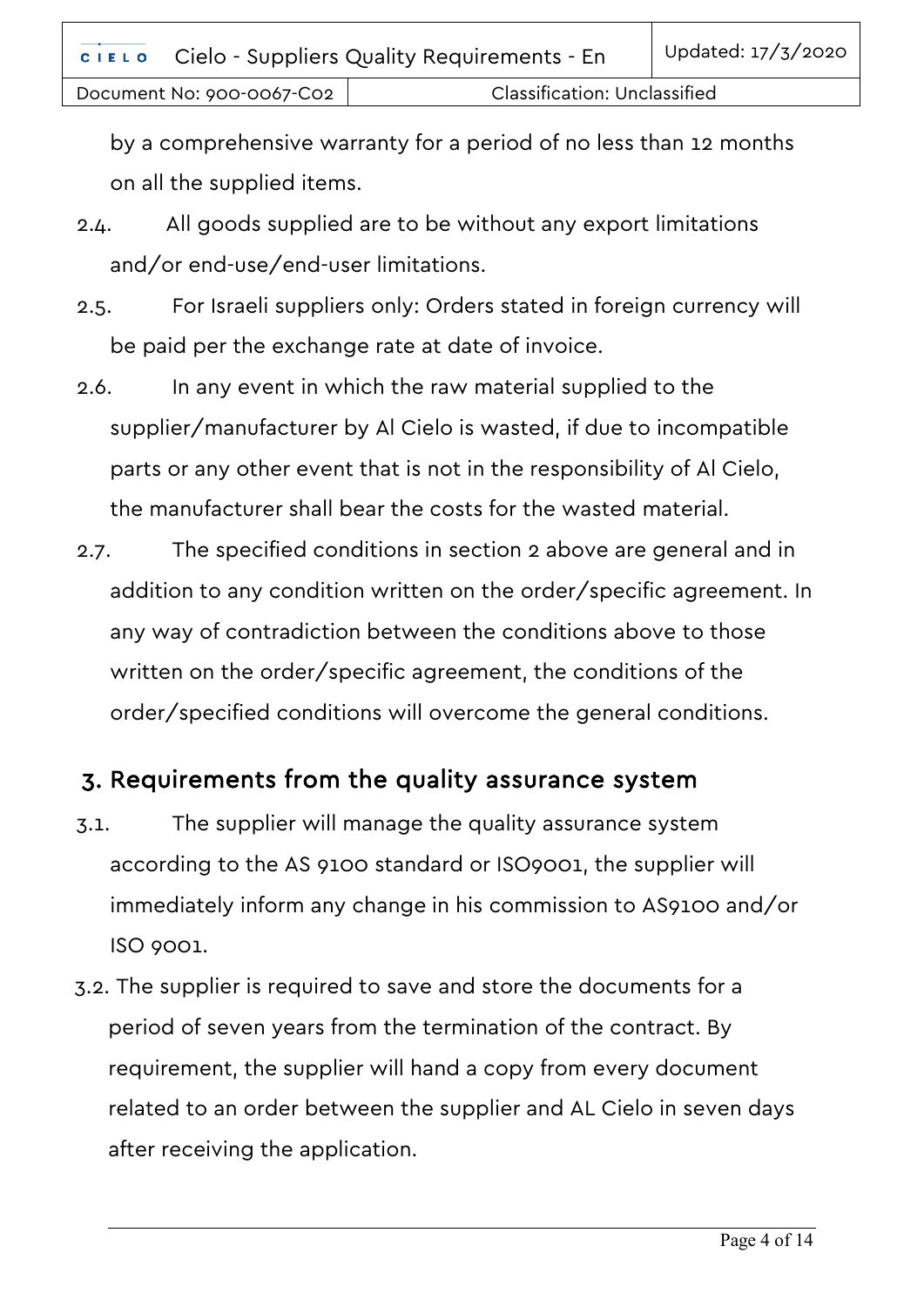3.3. In any case of contradiction between the documents/requirements of the supplier and the documents/requirements of Al Cielo, documents of Al Cielo will be preferred.

#### <span id="page-4-0"></span>4. Design control

- 4.1.The supplier will initiate middle control according to AS 9100 standards and this document. In orders including middle, the supplier is required to approve the middle in front of Al Cielo. When ready, Al Cielo reserves the right to take part in any development process.
- 4.2. The responsibility of the design will be valid for a period that is no less than 10 years since the first date of supplying the first item.

#### <span id="page-4-1"></span>5. Acquisition

- 5.1. The supplier will acquire the materials, processes and services that are not supplied by Al Cielo from verified sources only.
- 5.2. Special attention is required to avoid acquiring fake materials and components. Components must be purchased only from the original component manufacturer (OCM) or the original equipment manufacturer (OEM) or the authorized vendor by the manufacturers and which has a traceable pedigree from the production process. If it is not possible to purchase a material or component from a certified source, the supplier must verify the authenticity of the component and its propriety according to standard AS6174/AS5553 and in subject of Al Cielo's approval.
- 5.3. The supplier will deliver to all its sub-suppliers all applicable Al Cielo requirements (flow down).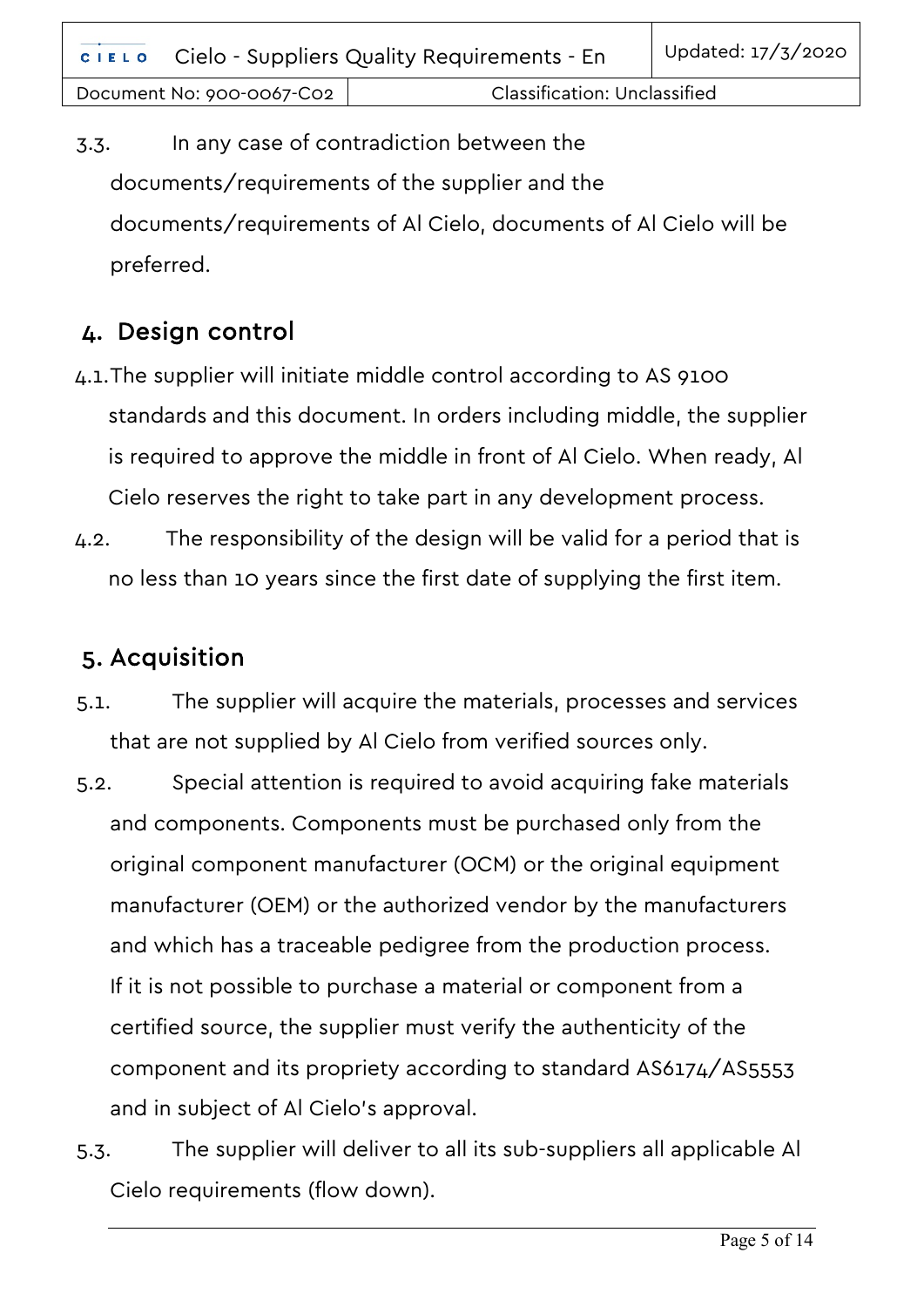- 5.4. It is the responsibility of the supplier to perform an audit on products or processes. The frequency and content of the audit will be determined by the supplier. The minimum audit required is an examination of the compatibility of the paperwork of the product or process with the demand.
- 5.5. The supplier is responsible for complying with storage requirements for shelf products purchased according to the manufacturer's specifications.
- 5.6. The supplier will update the customer within a reasonable period of time on an item that is intended to be deducted from supply or production. A reasonable period of time is the time in which the client can stock up items for Last Buy or find a fitting replacement for the deducted item, the earliest of both.

#### <span id="page-5-0"></span>6. Special Processes

- 6.1. Special processes are processes whose output cannot be verified by subsequent measurement.
- 6.2. To avoid late identification of defects, the supplier is responsible to define validation processes in any process of the production. The method and frequency of validation will be defined by the vendor and a declaration of the validity of the process will be sent to Cielo together with the product/service or on a regular basis after the re-validation process.
- 6.3. Special processes will be performed only by qualified suppliers (for the specific process) by one of the following options:
	- (1) Supplier approved by Al-Cielo. A list of approved sources is defined by "Cielo Approved Process Sources - 913-0068".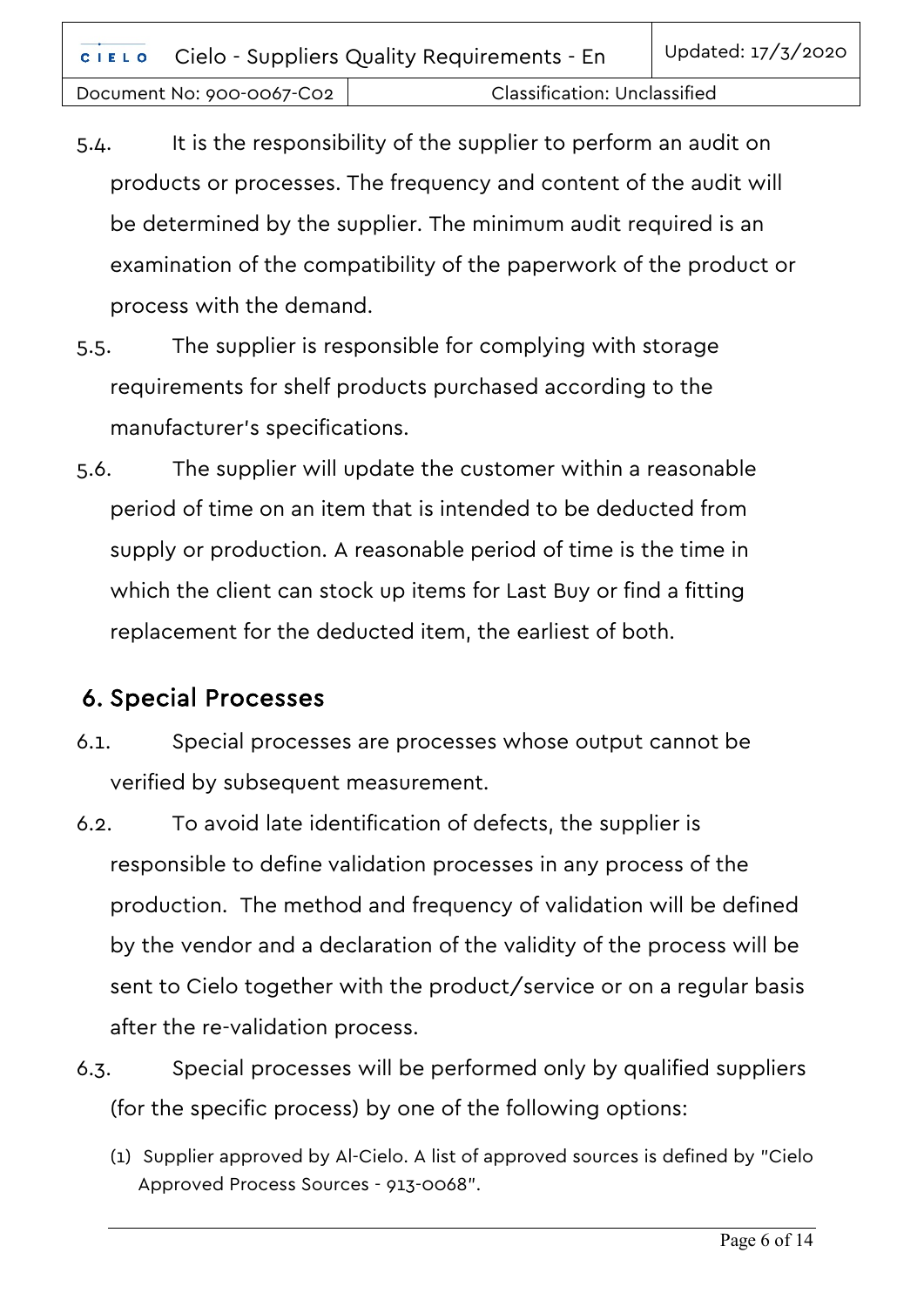Document No: 900-0067-C02 | Classification: Unclassified

- (2) Supplier approved by Rafael ("Rafael Advanced Defense Systems Ltd."). A list of approved sources is defined in the CatalogItems document that can be obtained from the Rafael suppliers' portal (AML system - "Processes").
- The list of approved sources can be obtained from the Al-Cielo Q.A Manager.
- In addition, it is possible to rely on a valid process certification of the subcontractor performing the process.
- 6.4. Employees employed in special processes shall be trained and certified to the relevant standards by a qualified instructor.
- 6.5. List of special processes:
- (1) Heat treatment
- (2) Coating and painting
- (3) Production of composite parts and adhesives
- (4) Non-destructive testing

#### <span id="page-6-0"></span>7. Special processes in the electronic industry

- 7.1. Employees engaged in electronic manufacturing processes including card development, PCB design, PCB production, name cards, inspection, and usability testing will be trained and certified to the relevant IPC standards by a qualified instructor.
- 7.2. List of processes:
- (1) Soldering
- (2) PCB manufacturing
- (3) Electronic cards Assemblies manufacturing and Conformal coating
- (4) ESS Environmental Stress Screening
- 7.3. List of main standards:
- (1) "Requirements of Soldering of Electrical and Electronic Assemblies" Class 3, J-STD-001
- (2) "Accepting of Electronic Assemblies" Class 3, PIC-A-610
- (3) "Requirements and Acceptance for Cable and Wire Harness Assemblies" IPC620 Class 3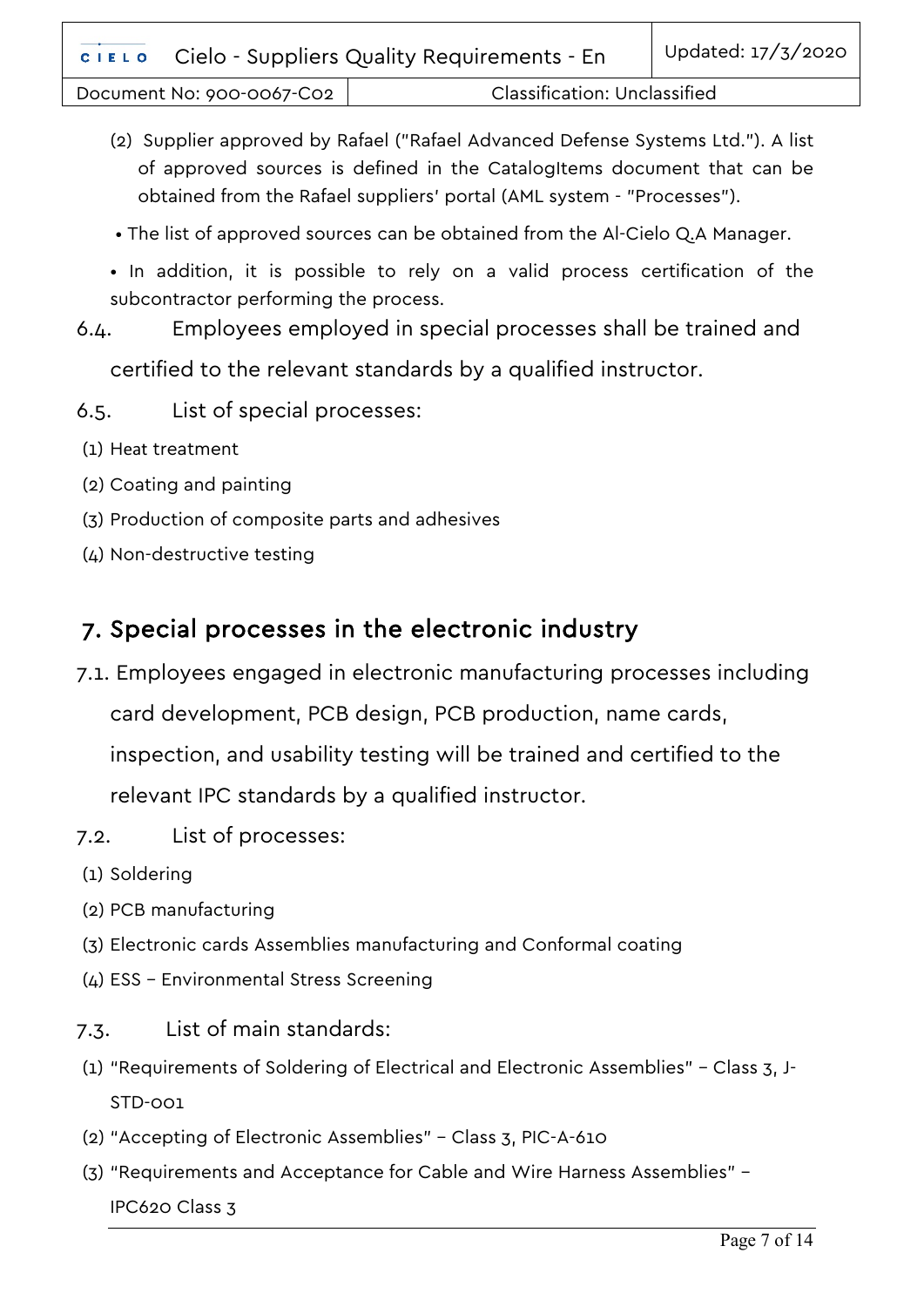#### <span id="page-7-0"></span>8. Process control

- 8.1. Pre-production audit Orders for the production of electronic cards/Assy. requires customer approval for the production process (before actual production begins).The supplier will perform First Article Inspection (FAI) – according standard AS9102, the FAI report will be sent to Al Cielo for approval on magnetic media or E-mail. The original report will be kept by the supplier.
- 8.2. In-process audit: The supplier is required to define process control and measurement processes to prevent late detection of deviations.
- 8.3. Final audit: as a minimal requirement, the supplier must make a sampling plan. The supplier is required to check 100% of the measurements/values required in the final audit on a sample of the produced batch. The size of the sample will be defined by ANSI/ASQ Z1.4 AQL = 1.0 level III, a reference table appears in Appendix A.
	- 8.3.1. In the event that an item is found to exceed one or more of the sampling quantity to a certain value, the whole batch shall be examined only for the purpose of the requirement found exceeding the requirements.
	- 8.3.2.A final inspection must be documented and traceable so that it will be possible to match the measurement data with the part number, so each package must be packed in a separate bag and marked with the number corresponding to the audit report. A copy of the report will be sent to Al Cielo with the parts/components.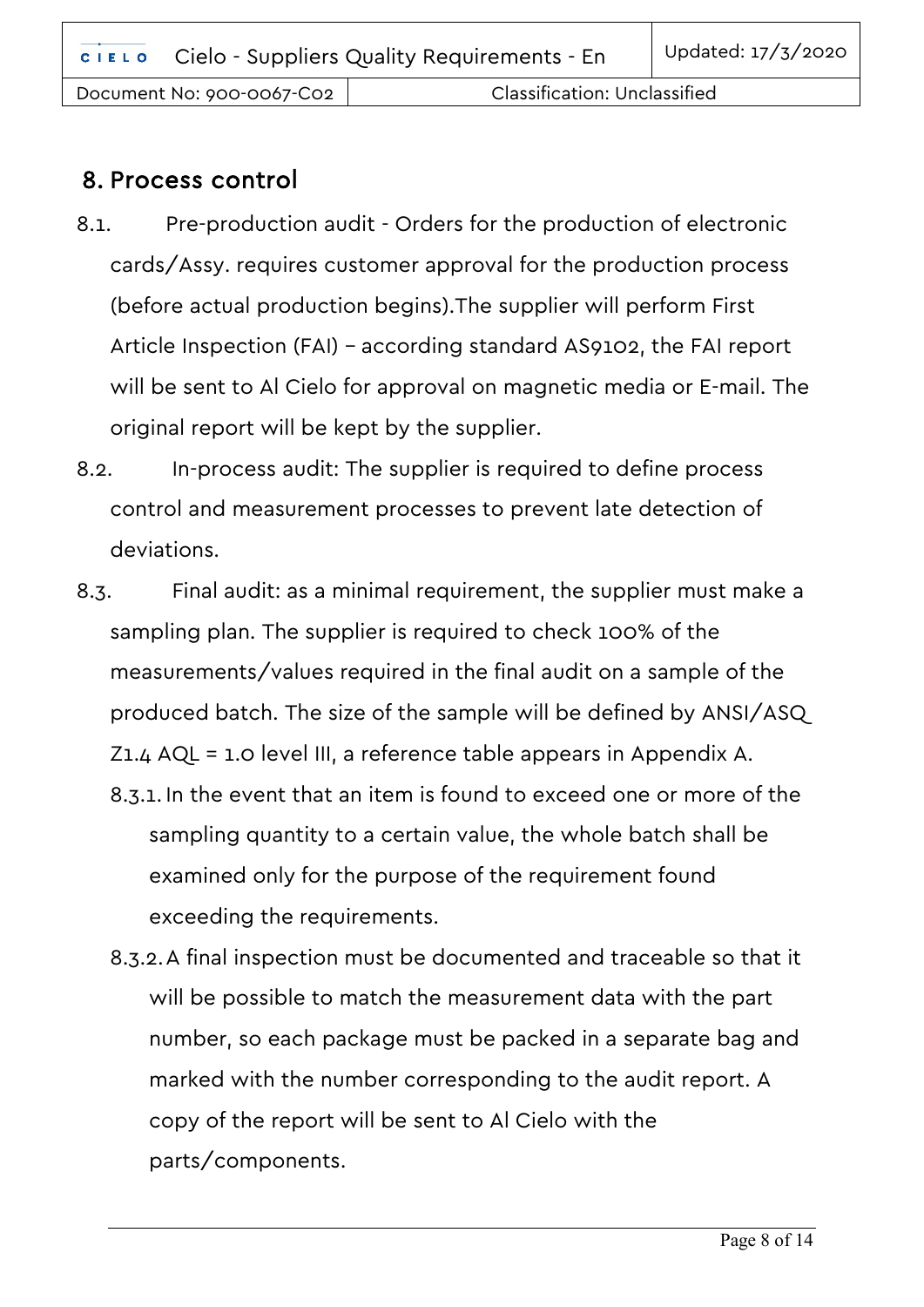8.4. From time to time Al Cielo will perform random inspections. In case of findings of a material that does not fit the requirements of Al Cielo, Al Cielo will considerate to examine the batch by himself or by a third party, when the supplier will be charged for this inspection.

8.5. The supplier is required to keep trace between the final product to its production processes and the raw material used during the production of these products. (By supplier or the sub-contractors.)

### <span id="page-8-0"></span>9. Control of examination, measurement and testing equipment

- 9.1. Control of monitoring and measurement equipment will be performed by the supplier in accordance with the AS 9100 standard and the requirements of this document.
- 9.2. All equipment used for a product inspection shall be calibrated and verified by an accredited calibrations laboratory.
- 9.3. The equipment chosen for testing must be in the accuracy which is enough for the tolerance of the testing measure. The result of the measurement will be counted as PASS only if it withstands the tolerance of the measurement in correlation with the tolerance of the willingness of the tool. The willingness is defined under the equipment specification. The resolution of the display does not testify for high or low willingness.
- <span id="page-8-1"></span>9.4. Tools supplied by the client for production or testing will go through an auditory period according to the routing card supplied by the client. A copy of the auditory report will be transferred to Al Cielo right after the completion of the audit. Do not use a tool that has expired.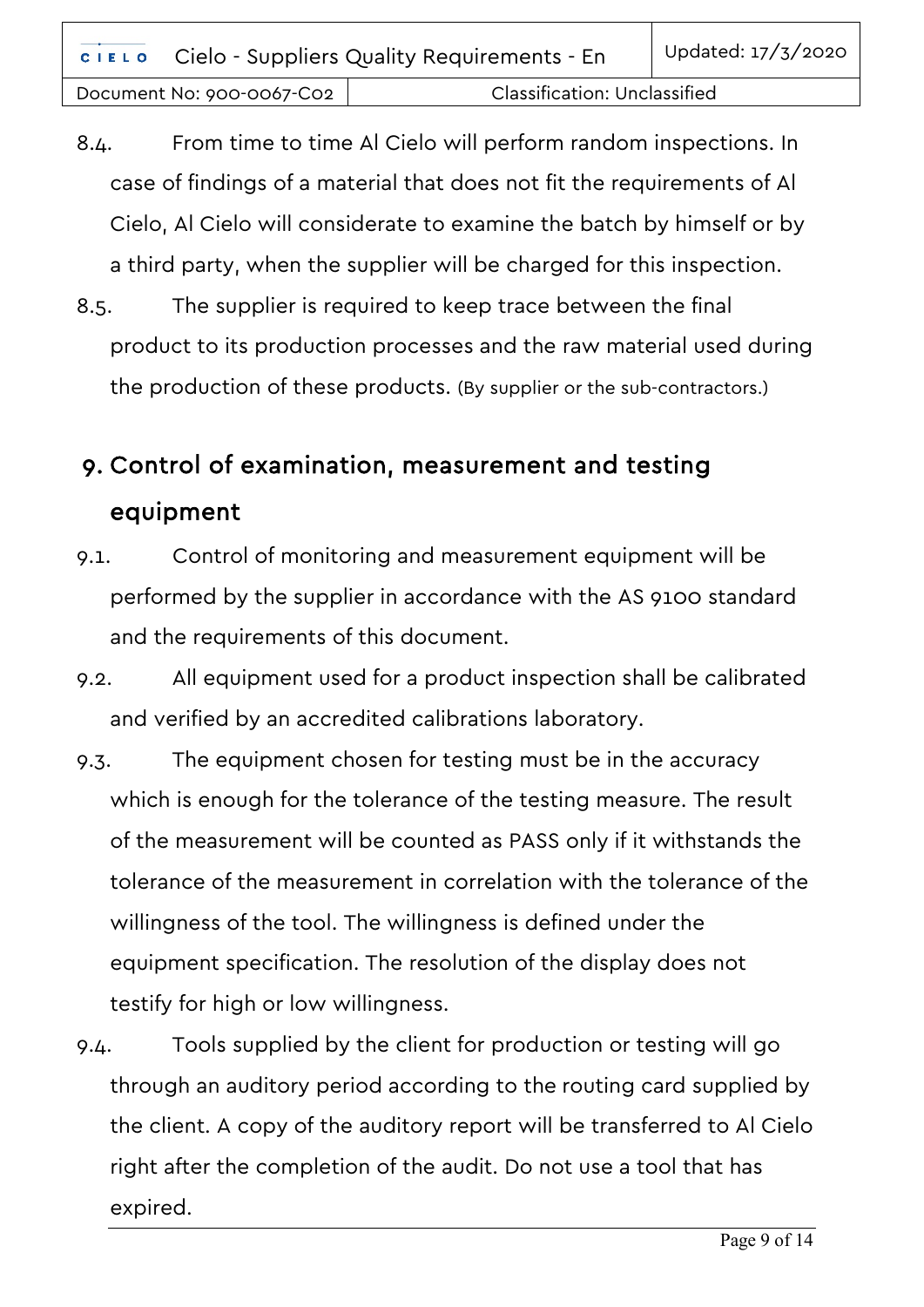#### 10. Preserving and delivering a product

- 10.1. As applicable, the preservation shall include identification, transportation, packaging, cooling, storage and the taking of adequate measures for the protection and preservation of the product during storage and delivery.
	- 10.1.1. Compliance with temperature and humidity requirements in storage according to the manufacturer's specifications.
	- 10.1.2.The parts shall be packed in such a way as to prevent the penetration of FOD corrosion and mechanical damage.
	- 10.1.3.The following details shall be recorded on the package: supplier's name, customer order number, batch number, customer part number and quantity of products in the package.
- 10.2. On materials/products limited to shelf life, an expiration date shall be specified on each packaging including production date and special storage conditions if required. Materials/items with shelf life limitations shall be provided with not less than 2/3 of their shelf life.
- 10.3. Each batch will contain material/components that are all from the same production batch. Exceptions from this requirement must meet approval from Al Cielo.
- 10.4. Requirements for electronic components/cards: 10.4.1.Meeting storage temperature and moisture requirements set by the manufacturer.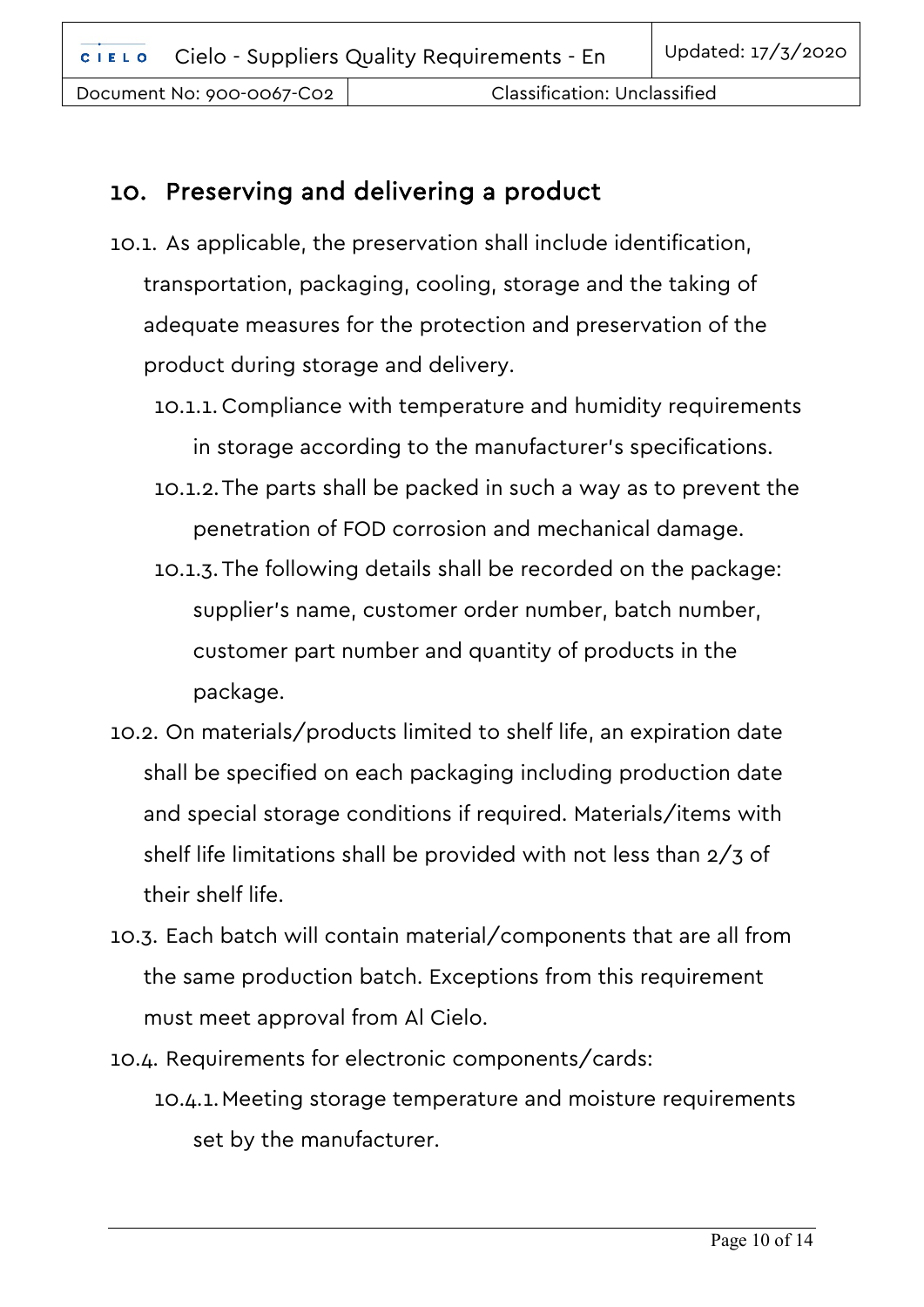10.4.2.Electronic components with long legs coming out from the bottom of the component (such as capacitors, transistors, etc.) will be packed in protective enclosures.

10.4.3. For electronics components (including PCBs), the age of the product is important and therefore the maximum approved age for supply is set:

• "Active" components will be provided for up to 3 years from the date code (date code).

• "Passive" components up to 4 years from date of manufacture (Date code).

• PCB - up to one month from date of manufacture (Date code).

10.4.4. To allow proper storage of PCB, the cards must be packed with a vacuum seal. The packaging should be appropriate in terms of WVTR (Water Vapor Transmission Rate), contain a desiccant and meet the J STD 033 standard. 10.4.5.The packaging is required to be ESD protected.

#### <span id="page-10-0"></span>11. Inappropriate product control

<span id="page-10-1"></span>The supplier will report to the customer any unusual product (which does not comply with the requirements) using the MRB form. The customer's MRB/Survey Committee is responsible for determining the designation of inappropriate products. Attach an MRB tag containing the MRB number provided by the customer.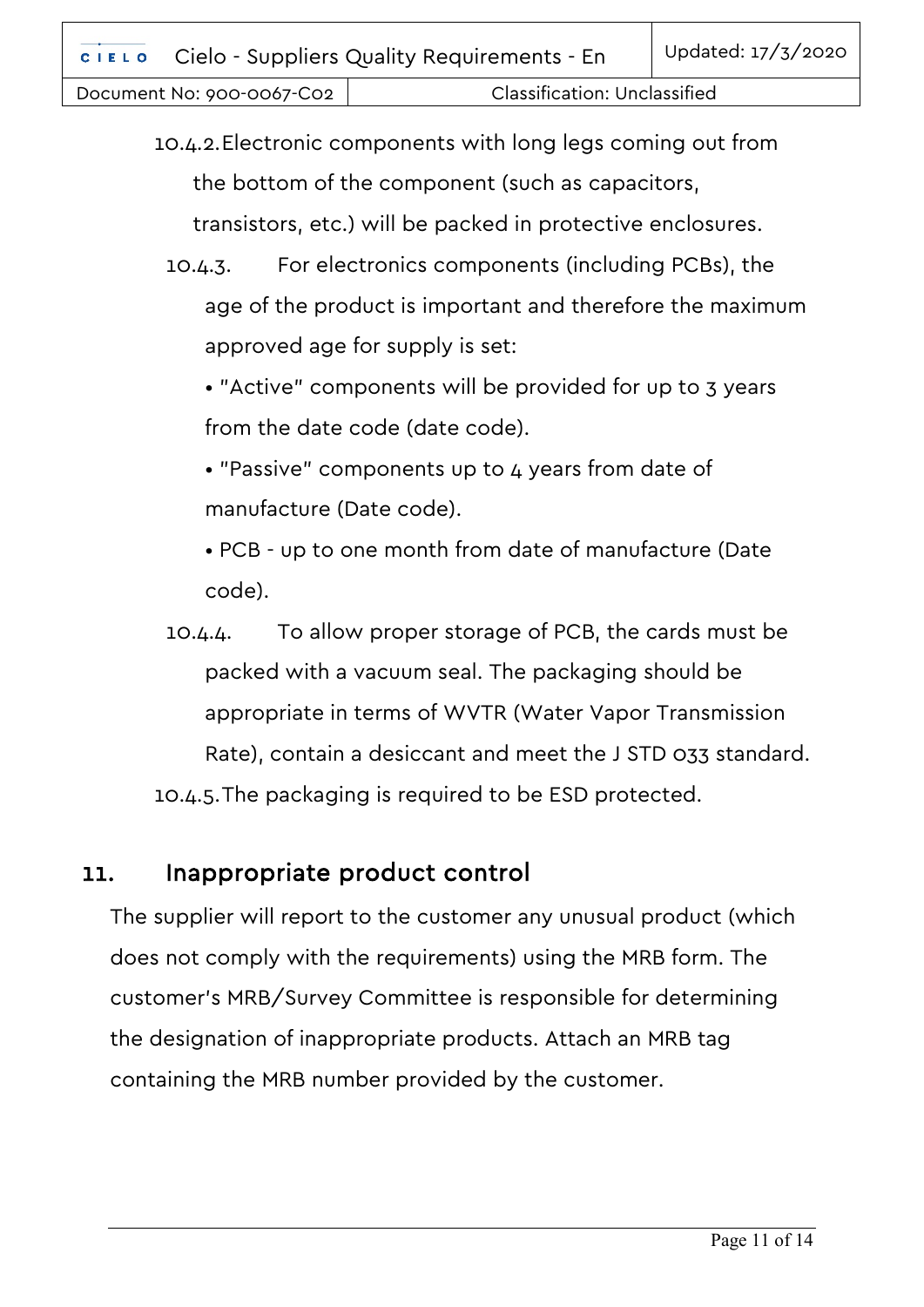#### 12. Attached documents

The supplier must supply the following documents with each process/product:

- (A) Certificate of Conformance Certificate of conformity of the manufacturer of the item or process supplier (the certificate shall include the production order).
- (B)"First item inspection" report FAI as detailed in "Process control"
- (C) Final inspection report dimensional testing as detail in "Process control"
- (D) ATR Acceptance Test Report for complex systems (for example: accelerometer).
- (E)ATR Acceptance Test Report for optic components (such as: Passive components, fibers, laser diode, wafers).

(F)MRB report copies (When applicable).

- (G) Calibration certificate (measurement equipment).
- (H) Certificate of Special Process Validation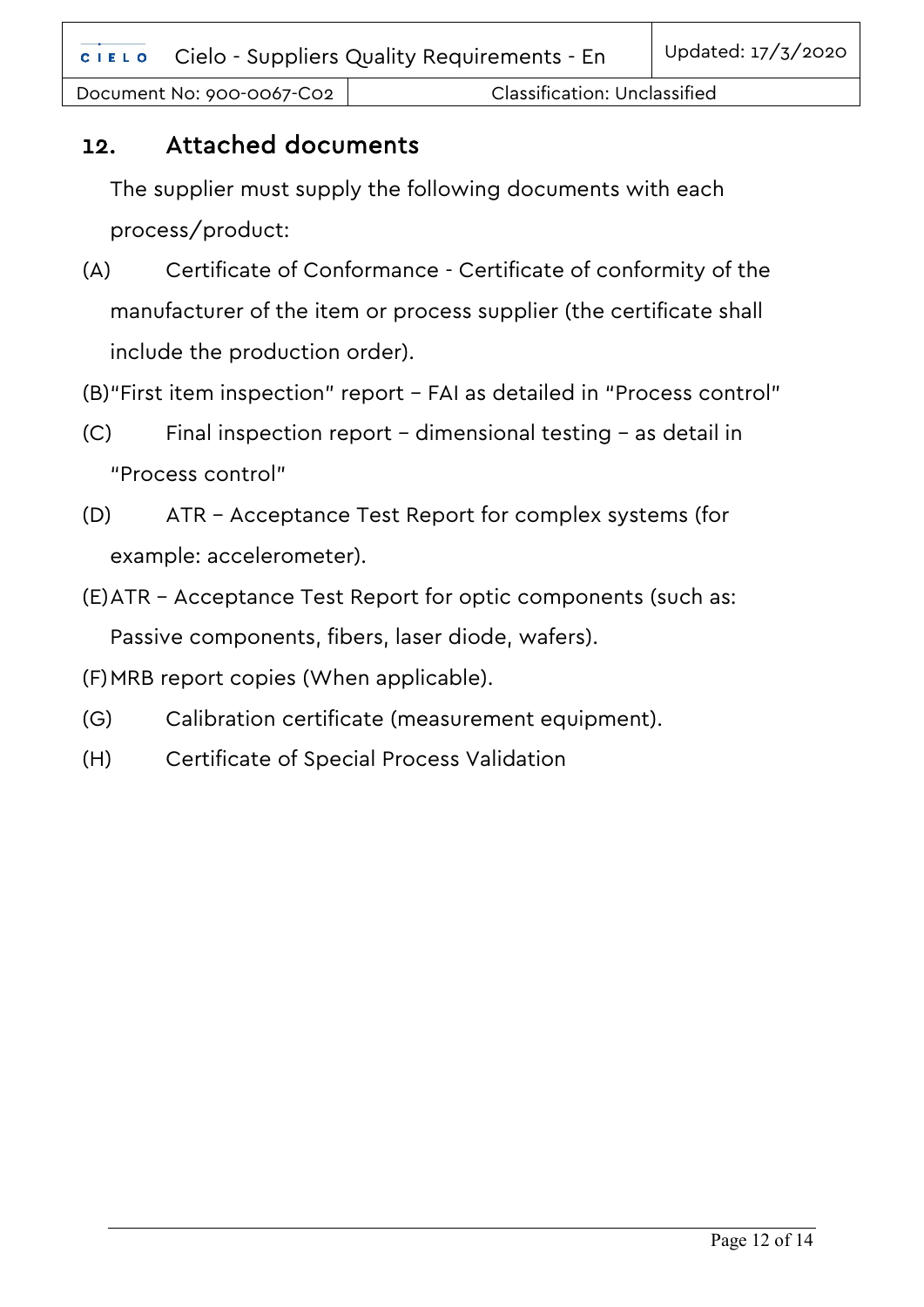Document No: 900-0067-C02 | Classification: Unclassified

#### Appendix A

| <b>SAMPLE SIZE CODE LETTERS</b>                        |             |                                  |             |                                  |             |             |                |  |  |  |
|--------------------------------------------------------|-------------|----------------------------------|-------------|----------------------------------|-------------|-------------|----------------|--|--|--|
|                                                        |             | <b>General Inspection Levels</b> |             | <b>Special Inspection Levels</b> |             |             |                |  |  |  |
| <b>Lot Size</b>                                        |             | Ш                                | Ш           | S1                               | S2          | S3          | S <sub>4</sub> |  |  |  |
| 2 to 8<br>9 to 15<br>16 to 25                          | Α<br>Α<br>B | Α<br>B<br>C                      | B<br>С<br>D | A<br>Α<br>A                      | A<br>Α<br>A | A<br>Α<br>B | Α<br>Α<br>B    |  |  |  |
| 26 to 50<br>51 to 90<br>91 to 150                      | С<br>С<br>D | D<br>E<br>F                      | Ε<br>F<br>G | A<br>B<br>B                      | B<br>B<br>B | B<br>C<br>C | С<br>C<br>D    |  |  |  |
| 151 to 280<br>281 to 500<br>501 to 1200                | E<br>F<br>G | G<br>H<br>J                      | Н<br>J<br>κ | B<br>B<br>C                      | С<br>C<br>C | D<br>D<br>E | E<br>E<br>F    |  |  |  |
| 1201 to 3200<br>3201 to 10000<br>10001 to 35000        | Н<br>J<br>K | κ<br>M                           | м<br>N      | С<br>С<br>Ċ                      | D<br>D<br>D | E<br>F<br>F | G<br>G<br>H    |  |  |  |
| 35001 to 150000<br>150001 to 500000<br>500001 and over | M<br>N      | N<br>P<br>Q                      | P<br>Q<br>R | D<br>D<br>D                      | Ε<br>E<br>E | G<br>G<br>н | J<br>J<br>κ    |  |  |  |

ANSI/ASQ Standard Z1.4 - 2008

| SINGLE SAMPLING PLANS FOR NORMAL INSPECTION |                |                                                      |       |          |      |                          |   |          |      |                          |                |                |    |    |     |          |               |                                                                         |    |     |    |    |     |
|---------------------------------------------|----------------|------------------------------------------------------|-------|----------|------|--------------------------|---|----------|------|--------------------------|----------------|----------------|----|----|-----|----------|---------------|-------------------------------------------------------------------------|----|-----|----|----|-----|
| Sample Sample<br><b>Size</b>                |                | <b>Acceptable Quality Levels (Normal Inspection)</b> |       |          |      |                          |   |          |      |                          |                |                |    |    |     |          |               |                                                                         |    |     |    |    |     |
| Code                                        | <b>Size</b>    |                                                      | 0.065 |          | 0.10 | 0.15                     |   |          | 0.25 |                          | 0.40           | 0.65           |    |    | 1.0 |          | 1.5           | 2.5                                                                     |    | 4.0 |    |    | 6.5 |
| Letter                                      |                |                                                      |       |          |      |                          |   |          |      |                          |                |                |    |    |     |          |               | Ac Re Ac Re Ac Re Ac Re Ac Re Ac Re Ac Re Ac Re Ac Re Ac Re Ac Re Ac Re |    |     |    |    |     |
| А                                           | $\overline{2}$ |                                                      |       |          |      |                          |   |          |      |                          |                |                |    |    |     |          |               |                                                                         |    |     |    | o  |     |
| в                                           | 3              |                                                      |       |          |      |                          |   |          |      |                          |                |                |    |    |     |          |               |                                                                         |    |     |    |    |     |
| C                                           | 5              |                                                      |       |          |      |                          |   |          |      |                          |                |                |    |    |     |          |               | $\Omega$                                                                |    |     |    |    |     |
| D                                           | 8              |                                                      |       |          |      |                          |   |          |      |                          |                |                |    |    |     | $\Omega$ |               |                                                                         |    |     |    |    |     |
| E                                           | 13             |                                                      |       |          |      |                          |   |          |      |                          |                |                |    | o  |     |          |               |                                                                         |    |     |    |    |     |
| F                                           | 20             |                                                      |       |          |      |                          |   |          |      |                          |                | $\Omega$       |    |    |     |          |               |                                                                         |    |     | 3  | 3  |     |
| G                                           | 32             |                                                      |       |          |      |                          |   |          |      | n                        |                |                |    |    |     |          | $\mathcal{P}$ | $\mathfrak{D}$                                                          | 3  | 3   | 4  | 5  |     |
| н                                           | 50             |                                                      |       |          |      |                          |   | $\Omega$ |      |                          |                |                |    |    |     | 2        | 3             | 3                                                                       | 4  | 5   | 6  |    |     |
| J                                           | 80             |                                                      |       |          |      | $\Omega$                 |   |          |      |                          |                |                | 2  | フ  | 3   | 3        | 4             | 5                                                                       | 6  |     | 8  | 10 |     |
| κ                                           | 125            |                                                      |       | $\Omega$ |      |                          |   |          |      |                          | $\overline{2}$ | $\overline{2}$ | 3  | 3  | 4   | 5        | 6             | 7                                                                       | 8  | 10  |    | 14 | 15  |
|                                             | 200            | $\Omega$                                             |       |          |      |                          |   |          | 2    | $\overline{\phantom{a}}$ | 3              | 3              | 4  | 5  | 6   | 7        | 8             | 10                                                                      |    | 14  | 15 | 21 | 22  |
| м                                           | 315            |                                                      |       |          |      |                          |   | 2        | 3    | 3                        | 4              | 5              | 6  | 7  | 8   | 10       |               | 14                                                                      | 15 | 21  | 22 |    |     |
| N                                           | 500            |                                                      |       |          | 2    | $\overline{\phantom{a}}$ | ٦ | 3        | 4    | 5                        | 6              | 7              | 8  | 10 |     | 14       | 15            | 21 22                                                                   |    |     |    |    |     |
| P                                           | 800            |                                                      | 2     | 2        | 3    | 3                        | 4 | 5        | 6    | 7                        | 8              | 10             |    | 14 | 15  | 21       | 22            |                                                                         |    |     |    |    |     |
| Q                                           | 1250           | 2                                                    |       | 3        | 4    | 5                        | 6 |          | 8    | 10                       |                | 14             | 15 | 21 | 22  |          |               |                                                                         |    |     |    |    |     |
| R                                           | 2000           | 3                                                    | 4     | 5        | 6    |                          | 8 | 10       | 11   | 14                       | 15             | 21             | 22 |    |     |          |               |                                                                         |    |     |    |    |     |

<sup>1</sup> Use first sampling plan above arrow, if sample size equals or exceeds lot or batch size, do 100 percent inspection.

 $\downarrow$  Use first sampling plan below arrow

AC : Acceptance number Re : Rejection number